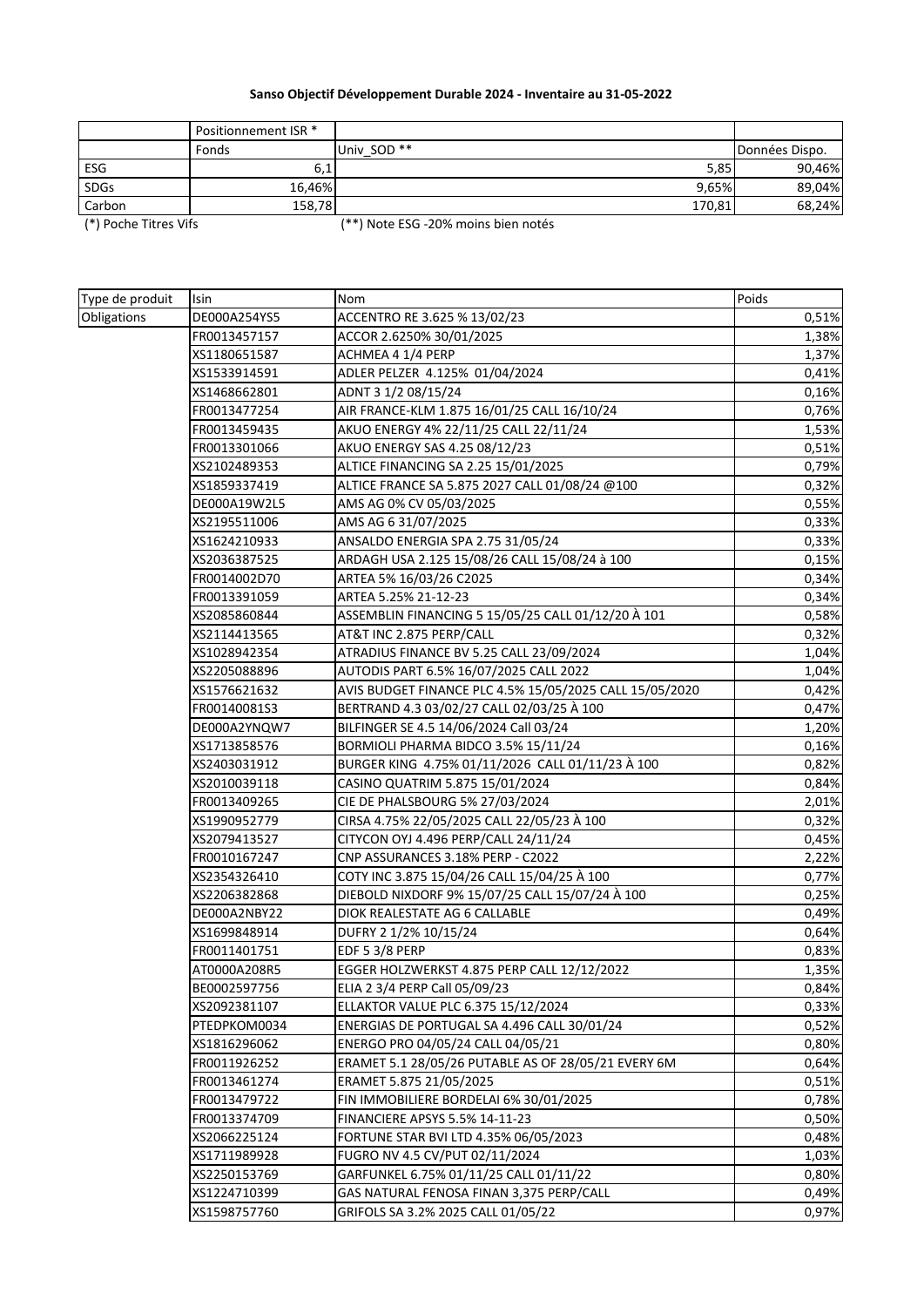| FR0013446564 | GROUPE CAPELLI 7 19/09/2024                       | 0,51% |
|--------------|---------------------------------------------------|-------|
| FR0013424934 | GROUPE REALITES BIRD 5.25% 13/06/2024             | 0,34% |
| FR0013424983 | GROUPE REALITES BIRD 8.5 PERP/CALL 13/06/2025     | 0,50% |
| XS2010037765 | HEIMSTADEN BOSTAD AB 3.248 PERP CALL 19/11/24     | 0,37% |
| BE6315129419 | HOUSE OF FINANCE NV/THE 4.375 CALLABLE            | 1,17% |
| FR0012156511 | HSBC FRANCE FLOAT CALL 22/09/2024                 | 1,13% |
| XS2198388592 | HT TROPLAST AG 9.25 CALL 15/07/24 À 100 (PROFINE) | 1,05% |
| XS2009038113 | IGT 3.5% 2026 CALL 15/06/2024                     | 0,82% |
| FR0014001YE4 | ILIAD 0.75% 11/02/24                              | 0,16% |
| FR0013331196 | ILIAD SA 1.875 25/04/2025                         | 1,13% |
| FR00140004C9 | IMANES SARL 5.5 09/10/2025                        | 0,34% |
| XS2056730323 | INFINEON TECH 2.875 PERP/CALL 01/01/2025          | 1,63% |
| XS1634532748 | INTRUM 3 1/8 07/15/24                             | 0,81% |
| XS2034925375 | INTRUM AB 3.5 15/07/26 CALL 15/07/24              | 1,08% |
| FR0013367174 | IPSOS 2.875 21/09/2025                            | 1,02% |
| XS2010037849 | JAGUAR LR 5.875% 15/11/24                         | 0,50% |
| XS2067263850 | KANTAR 31/10/26 CALL 31/10/22 À 102.875           | 0,82% |
| XS2339500170 | KEDRION 3.375 2026 CALL 15/05/2025 À 100          | 0,80% |
| XS2010034077 | KILOUTOU KAPLA 3.375 15/12/2026 CALL 15/12/24     | 0,15% |
| XS2010033269 | KILOUTOU KAPLA E3M+3.25% 15/12/26 CALL 15/12/20   | 0,98% |
| XS1843461689 | KOANO 5 07/15/25                                  | 0,62% |
| XS1820759147 | LA FINAC ATALIAN 5.125 CALL 15/05/23 À 100        | 0,74% |
| XS1605600532 | LA FINAC ATALIAN SA 4 15/05/24                    | 0,30% |
|              |                                                   |       |
| FR0013433992 | LA FONCIERE VERTE 4.5 18/07/2025                  | 1,41% |
| FR0010021287 | LA MONDIALE 2,37% PERP - C2017                    | 0,67% |
| FR0013262912 | LAGARDERE SCA 1.625 21/06/2024                    | 0,83% |
| XS1590066624 | LOXAM SAS 4.25% 15/04/2024                        | 0,50% |
| XS1590067432 | LOXAM SAS 6 15/04/25                              | 0,33% |
| FR0013300381 | MAISONS DU MONDE SA 0.125% 06/12/2023             | 1,03% |
| XS2232108568 | MAXEDA 5.875 01/10/2026 CALL 01/10/2024 A100      | 0,13% |
| PTMENXOM0006 | MOTA ENGIL 4.375% SINK 30/10/2024                 | 0,50% |
| XS1635870923 | MSSIN 1.8 07/06/24                                | 0,16% |
| FR0012799229 | NEOPOST - QUADIENT 3.38% PERP- C16/06/22          | 1,30% |
| XS2357281174 | NH HOTEL 4% 02/07/2026 CALL 2025 À 100            | 0,48% |
| XS1713466222 | NOVAFIVES SAS 5% 15/06/25                         | 0,40% |
| XS1713466149 | NOVAFIVES SAS E3M+450bps 15/06/25                 | 0,26% |
| XS2077666316 | OI EUROPEAN GROUP BV 2.875 15/02/2025             | 0,40% |
| XS1794209459 | PAPREC HOLDING SA 4 31/03/2025                    | 1,01% |
| XS2361342889 | PICARD 3.875 01/07/26 CALL 01/07/25 A 100         | 0,75% |
| XS1735583095 | PLATIN 1426 GMBH 5.375 15/06/2023                 | 1,00% |
| XS1849464323 | PLAY TECH 3 3/4 10/12/23                          | 0,67% |
| FR0013143880 | RABOT DUTILLEUL 5.50% 04/2026                     | 0,27% |
| XS2022227222 | RENEWI PLC 3% 19/07/2024                          | 0,51% |
| XS2199445193 | RENK AG FRKT 5.75 CALL 15/07/24 À 100             | 0,48% |
| XS1207058733 | REPSOL 4.5% CALL 25/03/25                         | 1,37% |
| FR0013071644 | RESIDES ETUDES INST 4.5% 18/02/2023               | 0,34% |
| XS1819575066 | ROLLS-ROYCE PLC 0.875 09/05/2024                  | 0,48% |
| XS2178048257 | RUBIS TERMINAL 5.6250% 15/05/25 CALL 24 A 100     | 0,34% |
| XS1182150950 | SACEIM 37/8 PERP                                  | 0,32% |
| BE6318634548 | SARENS FINANCE 5.75 CALL 21/02/2025               | 0,67% |
| XS2070055095 | SCHOELLER PACKAGING 6.375 01/11/24                | 0,93% |
| XS2249859328 | SELECTA GROUP BV 10% 01/07/2026                   | 0,09% |
| XS2249858940 | SELECTA GROUP BV 8% 01/04/2026                    | 0,24% |
| XS1405765659 | SES SA 5.625 PERP 29/01/2024                      | 1,20% |
| XS1945271952 | SGL CARBON SE 4.625% 30/09/2024 C2021             | 0,66% |
| XS1811213781 | SOFTBANK 4 04/20/23                               | 1,01% |
| XS2110768525 | STENA INTERNATIONAL SA 3.75 01/02/2025 CALL 2022  | 0,96% |
| XS1577958058 | SUPERIOR INDUSTRIES 6 15/06/2025                  | 0,45% |
| XS2197326437 | TECHNIPFMC PLC 4.5 30/06/2025                     | 0,89% |
| XS1814546013 | TELE COLUMBUS AG 3.875% 02/05/2025                | 0,75% |
| XS1982819994 | TELECOM ITALIA 2.75 15/04/25 CALL 15/01/25 À 100  | 1,30% |